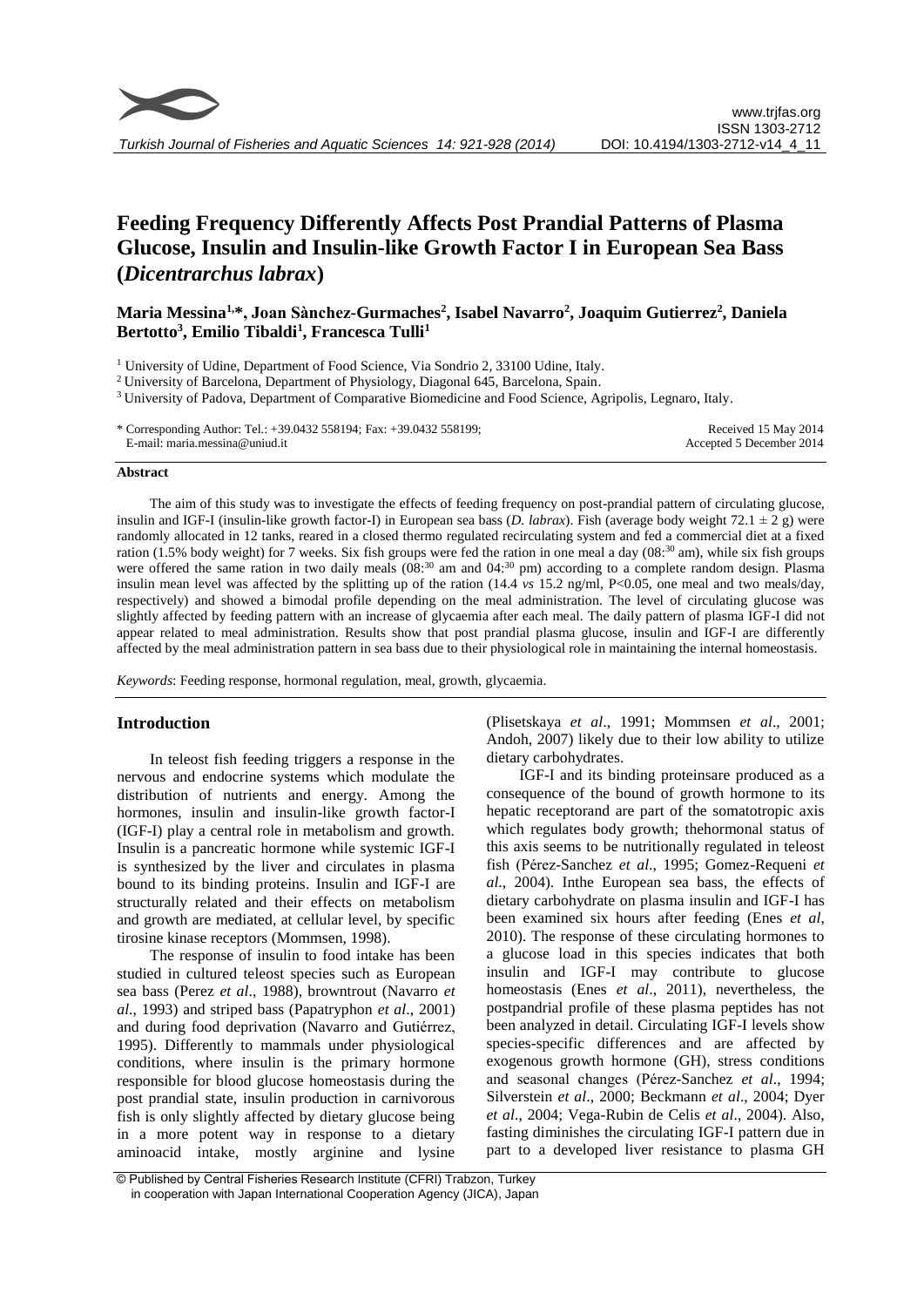(Pérez-Sanchez *et al*., 1994; Pierce *et al*., 2005; Small and Peterson, 2005).

Differently from the above mentioned studies, in which single hormones and/or seasonal variations in their circulating levels were investigated, daily changes in plasma insulin and IGF-I concentration have been poorly studied in teleost fish in response to changes in feeding pattern. The effect of fasting and re-feeding has been recently investigated in coho salmon (Shimizu *et al*., 2009) and Mozambique tilapia (Fox *et al*., 2009), showing significant postprandial increase in circulating levels of insulin, IGF-I and glucose.

The aim of the present trial was to investigate theeffects of feeding frequency on the post prandial pattern of plasma glucose, insulin and IGF-Iin reared European sea bass (E. sea bass) one of the most important fishes in Mediterranean marine aquaculture.

# **Materials and Methods**

#### **Fish, Diet and Experimental Conditions**

Juveniles of E. sea bass were obtained from a commercial fish farm (Panittica Pugliese, Torrecanne, Br. Italy) and transported to the facilities of the Department of Food Science (University of Udine, Italy). Sea bass (average body weight, 72.1±2 g), were reared in  $0.3 \text{ m}^3$  circular tanks in a thermo regulated recirculating water system. Water temperature was set at 23.7±0.5°C, salinity was 23 psu and a 12D/L photoperiod was maintained during the experimental period. Fish were randomly distributed among 12 homogeneous groups (23 fish/tank). After 3 weeks acclimation to the rearing conditions, fish were fed according to the experimental condition for 47 days. Six fish groups were fed a commercial diet (Ecolife, Biomar, Italia; crude protein of 48%, crude lipid of 18%, starch 12.9%) at a fixed daily ration of 1.5% biomass in two daily meals  $(08<sup>30</sup>$  am and  $04<sup>30</sup>$  pm) (M2), which represent the usual feeding frequency, and six fish groups were offered the same ration in one daily meal (8.30 am) (M1) according to a complete random design. The fixed ration has been chosen to obtain fish at the same nutritional status. Fish were groupweighed at the beginning and at the end of the trial under moderate anaesthesia with an alcoholic solution of clove oil (5%).

#### **Metabolite and Hormone Assays**

Blood samples were withdrawn from the caudal vein, after moderate anaesthesia from 5 fish per group. The time of sampling was 0, 0.5, 1.0, 2.0, 4.0, 6.0, 8.0, 8.5, 9.0, 10.0, 12.0, 14.0 and 24.0 hours after the morning meal. Different group/tank has been used at each sampling time to minimize the stress of the animals. The blood sample was collected in heparinised tube, centrifuged at 2000 g for 15 min at 4°C and plasma was frozen at -20°C until analysis.

Total plasma IGF-I was determined on samples previously extracted according to Shimizu *et al*. (2000) by a microtitre solid phase radioimmunoassay (RIA) validated for sea bass. Immunoplate (96-well Optiplate, Perkin Elmer Life Science) was coated with 100 ul/well of polyclonal anti rabbit serum raised in goat, diluted 1:1.000 in acetate buffer (sodium acetate 0.15 M, pH 9) and incubated overnight at 4°C. The second day the plate was washed twice and incubated with 200 µl/well of anti barramundi IGF-I polyclonal antiserum (GroPep, Adelaide, Australia), diluted 1:20.000, overnight at 4°C. The third day plate was washed twice with 200 l/well of washing buffer. Series of standards of recombinant barramundi IGF-I (bIGF-I) obtained in *E. coli* (GroPep, Adelaide, Australia), ranging from 10 ng/ml to 0.156 ng/ml, and of extracted samples were diluted with10 mM PBS (pH 7.4) containing 0.02% protamine sulphate, 0.05% tween 20and 0.02% sodium azide (IGF-I buffer) to a final volume of 100 l and added to the wells. The tracer was recombinant bIGF-I prepared according to Salacinski *et al.* (1981). 50 pg/10 $\mu$ l/well of <sup>125</sup>I-bIGF-I (Specific activity =  $176.1 \text{ uCi/µg}$  diluted in the IGF-I buffer were added to each well. Plate was incubated overnight at 4°C. The next day plate was washed twice with  $200 \mu$ l/well of washing buffer and radioactivity counted by the Top County-counter (Packard, Connecticut, USA). The intra- and inter-assay CV% was 7.6 and 12.7 respectively. The sensitivity of the assay, defined as the dose of hormone at 90% binding, was 0.1 ng/ml. The rabbit polyclonal anti-barramundi serum showed cross-reactivity with sea bass extracted plasma samples with a displacement curve parallel to the barramundi standard (Figure 1). Regression curve for parallelism was  $y = 0.8921x + 5.5413$  ( $R^2 = 0.996$ ) and for recovery was  $y = 0.7141x + 14.339$  ( $R^2 =$ 0.922).

Plasma insulin levels were measured by RIA using bonito insulin as standard and rabbit anti-bonito insulin as antiserum, according to Gutierrez *et al*. (1984). Insulin was not measured in all samples due to insufficient plasma. Plasma glucose was analysed by an enzymatic commercial kit according to the indication of the manufacturer (PKL, Genova, Italy).

#### **Statistics**

Plasma data were analysed by two-way ANOVA considering number of daily meals (M1, M2) and hours after the first meal as main factors. As a significant interaction was observed between number of daily meals and hours after the meal, data are presented per each main factor. If appropriate, Duncan's test was applied to the data means (P<0.05). Data processing was performed using the SPSS/PC Statistical package (SPSS Inc release 17.0).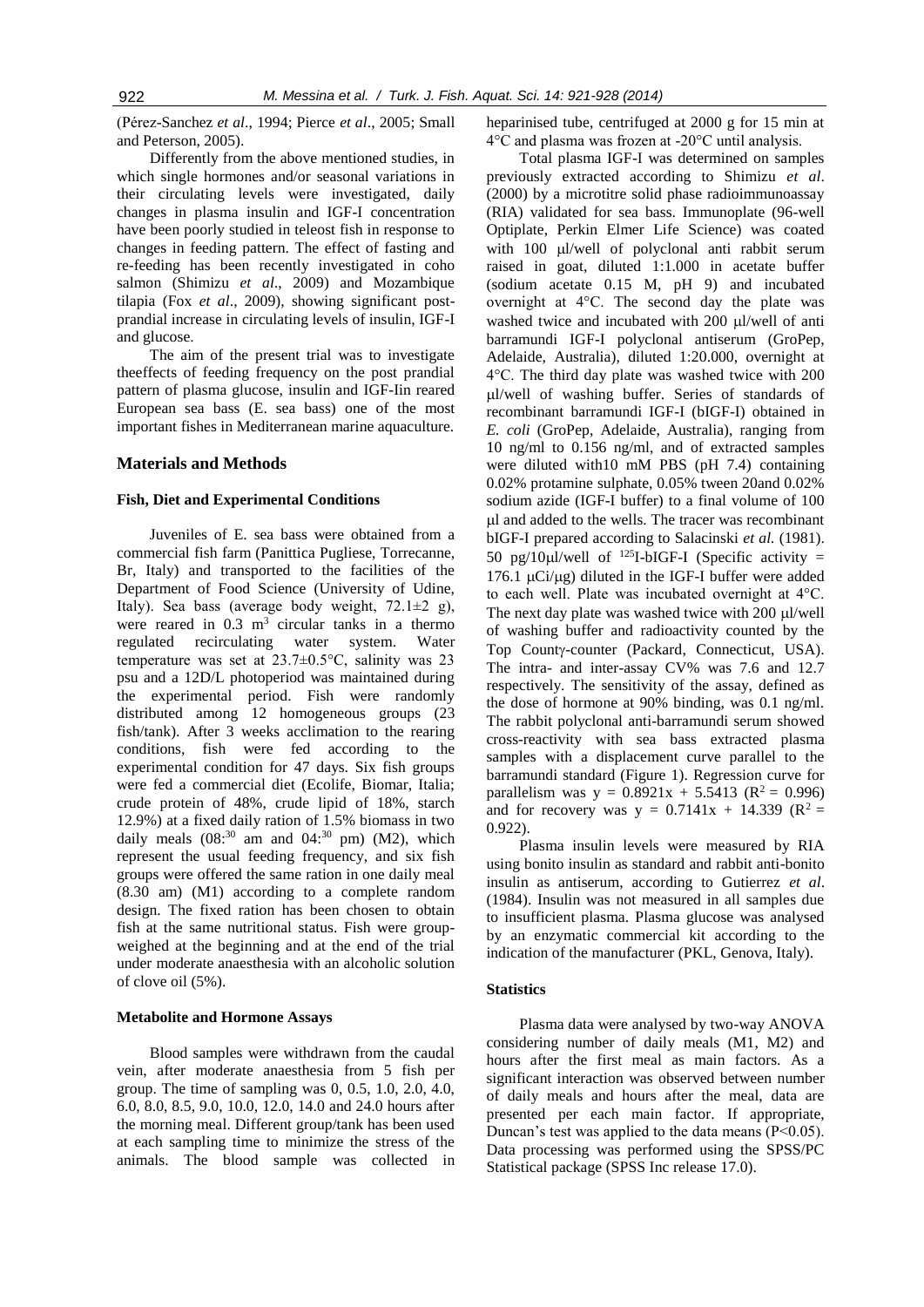

**Figure 1.** Binding inhibition curves of recombinant barramundi IGF-I ( $\blacksquare$ ) and  $\Box$ ) acid-ethanol extracted plasma sample serial dilution  $($  $\blacktriangle)$ . Values are means of duplicate determinations.

#### **Results**

European sea bass juveniles fed a commercial diet for 47 daysat the same ration (1.5% body weight) supplied in one meal (complete ration/meal, M1) or two meals (half ration/meal, M2) per day exihibited a final average body weight of 101.9±2.2 in M1 and 105.5±2.5 in M2 (P>0.05) respectively andthe survival observed for each group was 100%.

Feeding fish the complete ration in one meal/day or divided in two meals/daysignificantly affected the mean value of plasma insulin in M1 and M2 (14.4 *vs* 15.3 ng/ml, P<0.05) but did not affect the mean values of plasma glucose and IGF-I over a 24 hr period. The daily patterns of plasma glucose, insulin and IGF-I are reported in Figure 2.

Plasma levels of glucose in M1 and M2 significantly increased in response to feed intake within 1 hour after the first meal and remained essentially similar during the sampling time. A significant effect of feeding one or two meals/dayon circulating glucose could be observed 4 hours after the second meal, when the level in M2 reached its highest value (7.1*-*9.7 mmol/L, for M1 and M2 respectively, P<0.05) (Table 1).

As stated in Table 2, circulating insulin increased2 hours and 1 hr after feeding respectively in M1 and in M2, and in fish fed twice a day always remained higher than in fish fed once a day. Plasma insulin levels significantly decreased 2 hours (M1) and 4 hours (M2) after the first peak value. In addition, one hour after the second meal plasma insulin of M2 group showed a significant peak value, while at the same sampling time M1 fish exhibited the lowest value (12.6 ng/ml). Significant differences between M1 and M2 groups could be observed 6 (13.5 *vs*14.8 ng/ml, P<0.05) and 9 hours (12.6 *vs*16.3, P<0.05) after the first meal, the latter value was also triggered by the second meal intake (Table 2).

Considering IGF-I in M1 significantly higher levels were found 1 hour after the meal with no

differences at later sampling points except 8, 14 and 24 hours after the meal (Table 3). In M2, IGF-I concentrations were similar until 8 hours after the first meal when a significant drop was observed with the lowest value 30 minutes after the second meal, and subsequently recovered. The effect of meal size on circulating IGF-I levels between M1 and M2 fish groups was significantly different at 6 (78.5 vs 66.2 ng/ml, P<0.05), 8.5 (70.3 vs 46.4 ng/ml, P<0.05), 10 (81.4 vs 62.6 ng/ml, P<0.05) and 14 (49.6.5 vs 65.9 ng/ml, P<0.05) hours after the morning meal.

# **Discussion**

Feeding the same ration in one or two meals/day over 47 days did not affect the final body weight of sea bass suggesting that the two patters of fed administration were equally well accepted by fish. Although in mammals, increasing the feeding frequency may improve bioenergetic efficiency (Towhidi *et al*., 2010), it was not the objective of the present study to analyze the effects on conversion and growth rates since longer experimental trials should be designed for that purpose.

The pattern of post prandial glycemia observed in the present trial is similar to that found in sea bass fed commercial diets (Gutierrez *et al*., 1984) and more recently by Enes *et al*. (2010), with a moderate peak in plasma glucose concentration between one and two hours after the meal mainly as a response to carbohydrate intake. These results are also in agreement with those of Gouveia and Davies (2004) who demostrated the ability of sea bass to digest carbohydrates and assimilate glucose from dietary corn starch/yellow destrin (2:1, 21.23% dry matter). Feeding the whole ration or half a ration in one meal seems to trigger, in a similar way, the increase of glucose concentrationsbeginning 30 minutes after the meal, and the amount of dietary carbohydrates in both cases maintains similar values of glycemia, apart from at the sampling time 12 when in M2 group the effect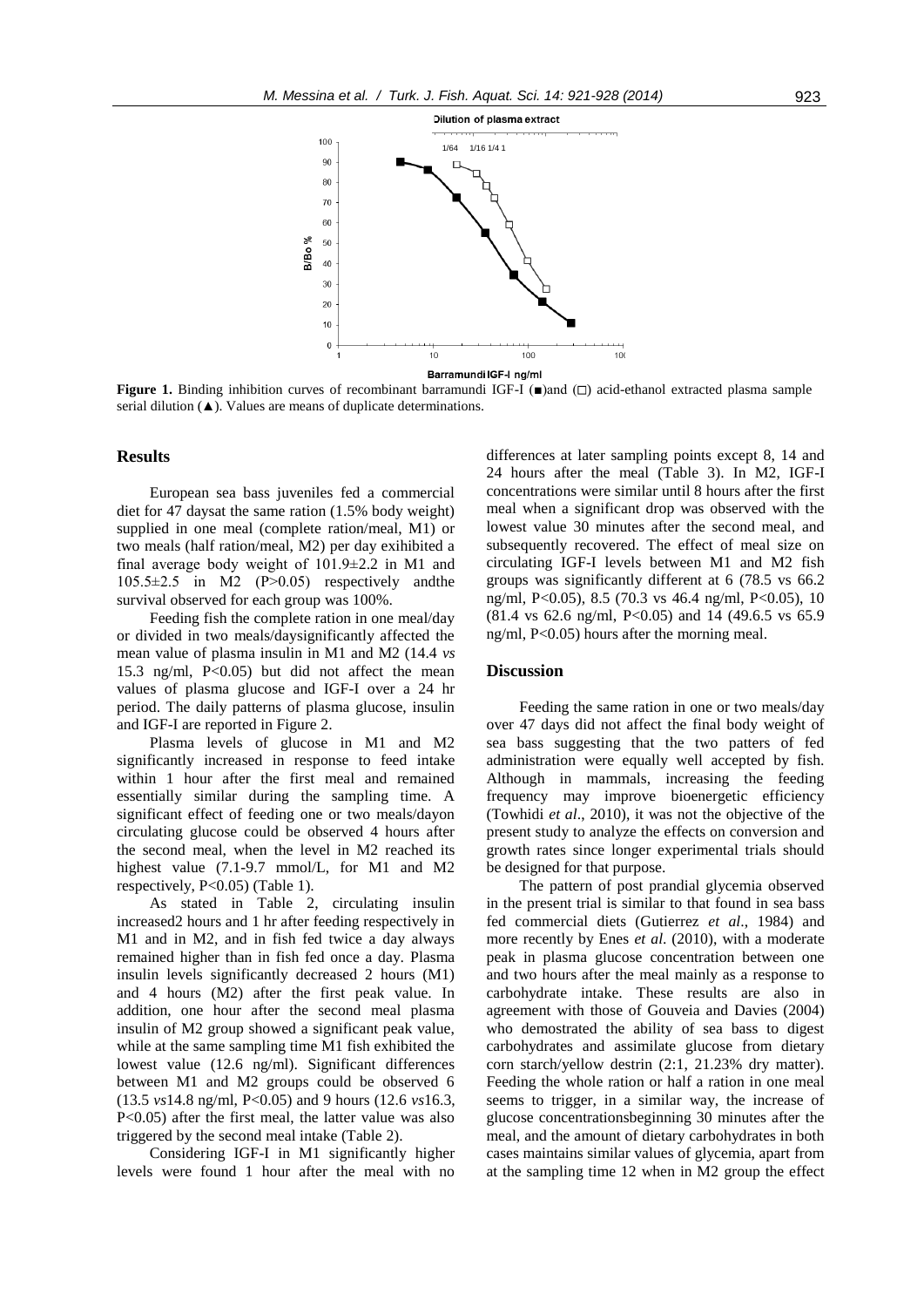

**Figure 2.** Pattern of circulating glucose (a), insulin (b), and IGF-I (c) in sea bass fed one (M1) or two meals (M2) per day. In abscissa hours after first meal are expressed while arrows indicate the meal time (8.30 am and 4.30 pm). ■ and solid line represents M1 and  $\triangle$  and dashed line represents M2. Values are mean  $\pm$  SD. An asterisk indicates significant (P<0.05) differences within time between M1 and M2 groups.

of the second meal is showed and higher levels of glycemia are reached. These results suggest that glycemia in E. seabass is not strictly related to the carbohydrates content of a single meal, but it should be related to the amount of carbohydrates in the diet (Enes *et al*., 2010) and to the hormonal control of glucosehomeostasis.

In vertebrates, plasma insulin level is affected by two major components such as circadian rhythm and food intake. The former phenomenon has been well described in mammals (la Fleur, 1999; Froy, 2007). In fish, a circadian rhythm has been observed in the plasma insulin of sea bass fed a natural diet (Gutierrez *et al*., 1984) while the effects of feeding on plasma insulin profile have been studied in trout by Navarro *et al*. (1993), whereinsulin concentration increased 1 hr after the meal to promote uptake of glucose into liver and skeletal muscle and started to decrease 8-11 hours post feeding. In the present trial, the differences in plasma insulin profile could be due to dietary carbohydrate assimilation and to the effect of nutrients other than glucose. In carnivorous fish the insulinotropic action of carbohydrates is less important than that of amino acids, in particular arginine and lysine, and insulin plays its most important role related to growth and amino acid metabolism (Mommsen and Pliseskaya, 1991; Mommsen *et al*., 2001). Thus, in E. seabass fed once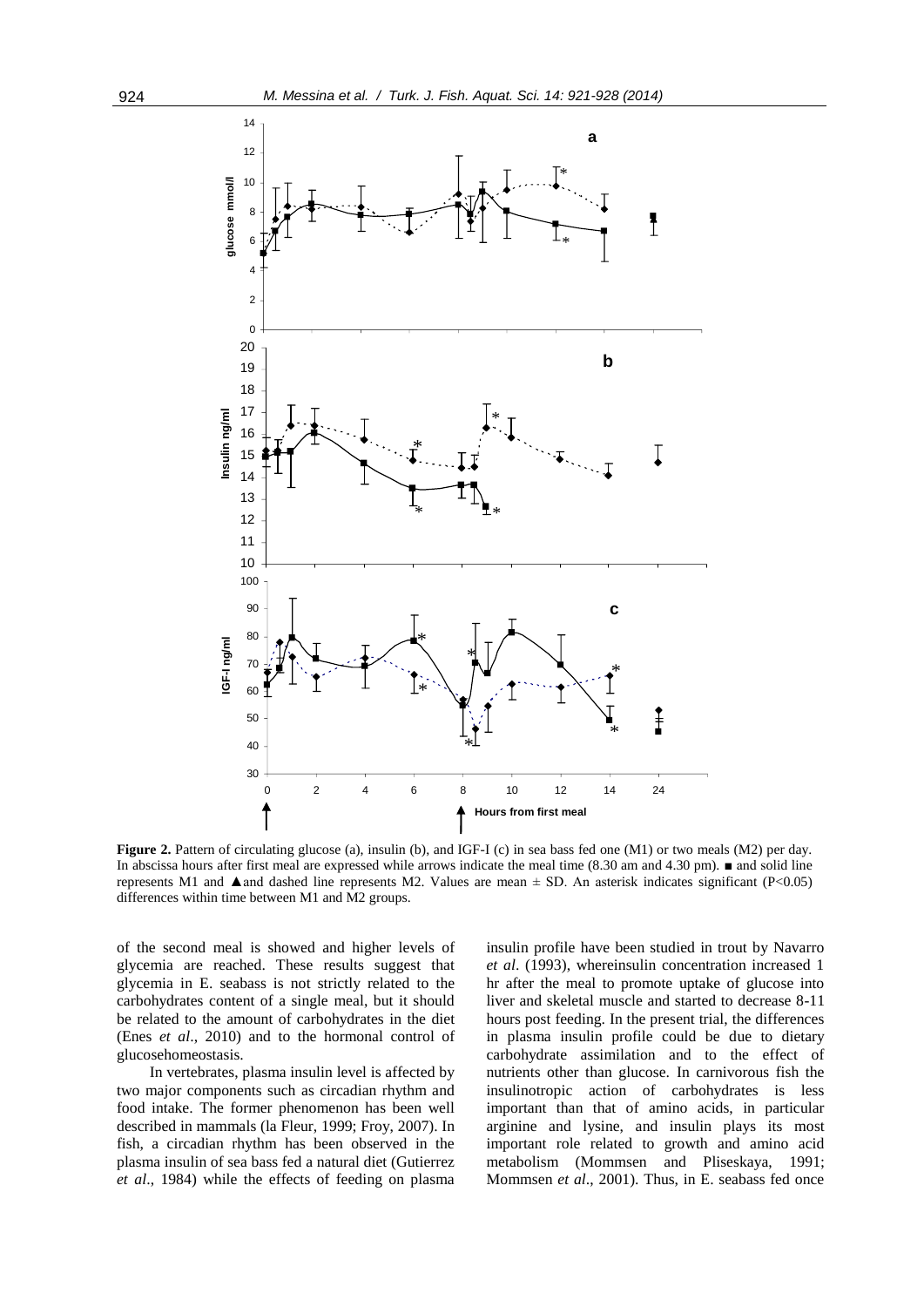| Hours from     | Glucose $(mmol/L)$           |                             |  |
|----------------|------------------------------|-----------------------------|--|
| first meal     | M1                           | M <sub>2</sub>              |  |
| $\overline{0}$ | $5.2 \pm 1.0^c$              | $5.2 \pm 1.4$ <sup>c</sup>  |  |
| 0.5            | $6.7 \pm 1.3$ <sup>bc</sup>  | $7.5 \pm 2.1$ <sup>ab</sup> |  |
|                | $7.6 \pm 1.3^{ab}$           | $8.4 \pm 1.6$ <sup>ab</sup> |  |
| 2              | $8.6 \pm 1.2$ <sup>ab</sup>  | $8.2 \pm 1.3^{ab}$          |  |
| 4              | $7.8 \pm 1.1^{ab}$           | $8.3 \pm 1.5^{ab}$          |  |
| 6              | $7.9 \pm 1.2^{ab}$           | $6.6 \pm 1.6$ <sup>bc</sup> |  |
| 8              | $8.5 \pm 2.2$ <sup>ab</sup>  | $9.2 \pm 2.5^{ab}$          |  |
| 8.5            | $7.9 \pm 1.1^{ab}$           | $7.4 \pm 1.7^{\rm a}$       |  |
| 9              | $9.3 \pm 3.4^{\text{a}}$     | $8.3 \pm 1.7$ <sup>ab</sup> |  |
| 10             | $8.0 \pm 1.8$ <sup>ab</sup>  | $9.5 \pm 1.4^{\text{a}}$    |  |
| 12             | $7.1 \pm 1.1$ <sup>abc</sup> | $9.7 \pm 1.3^{\text{a}}$    |  |
| 14             | $6.7 \pm 2.0$ <sup>bc</sup>  | $8.2 \pm 1.1^{ab}$          |  |
| 24             | $7.7 \pm 1.3^{ab}$           | $7.4 \pm 0.1^{ab}$          |  |

 $M1=$  one meal/day,  $M2 =$  two meals/day (n=5)

Values are presented as mean  $\pm$  SD

a,b,cMean values in the same column with different superscript letters are significantly different within a group ( $P<0.05$ ).

| Hours from     | Insulin $(ng/ml)$            |                               |  |
|----------------|------------------------------|-------------------------------|--|
| first meal     | M <sub>1</sub>               | M <sub>2</sub>                |  |
| $\overline{0}$ | $14.9 \pm 0.5^{\mathrm{b}}$  | $15.2 \pm 0.6^{bcd}$          |  |
| 0.5            | $15.1 \pm 1.0^{\mathrm{b}}$  | $15.3 \pm 0.5$ <sup>bcd</sup> |  |
|                | $15.2 \pm 1.7$ <sup>b</sup>  | $16.4 \pm 0.9$ <sup>a</sup>   |  |
| 2              | $16.0 \pm 0.5$ <sup>a</sup>  | $16.4 \pm 0.8$ <sup>a</sup>   |  |
| 4              | $14.7 \pm 1.0^{bc}$          | $15.7 \pm 0.9$ <sup>abc</sup> |  |
| 6              | $13.5 \pm 0.8$ <sup>cd</sup> | $14.8 \pm 0.5$ <sup>cde</sup> |  |
| 8              | $13.6 \pm 0.6$ <sup>cd</sup> | $14.4 \pm 0.7$ <sup>ef</sup>  |  |
| 8.5            | $14.1 \pm 0.9$ <sup>bc</sup> | $14.5 \pm 0.5$ <sup>ef</sup>  |  |
| 9              | $12.6 \pm 0.3$ <sup>d</sup>  | $16.3 \pm 1.1^{ab}$           |  |
| 10             |                              | $15.8 \pm 0.9$ <sup>abc</sup> |  |
| 12             |                              | $14.8 \pm 0.4$ <sup>cde</sup> |  |
| 14             |                              | $14.1 \pm 0.6$ <sup>f</sup>   |  |
| 24             |                              | $14.7 \pm 0.8$ <sup>def</sup> |  |

**Table 2**. Effect of sampling time and number of meals per day on plasma insulin in European sea bass

M1= one meal/day,

 $M2 =$  two meals/day (n = 5)

Values are presented as mean ±SD.

a,b,c,e,f Mean values in the same column with different superscript letters are significantly different within a group ( $P < 0.05$ ).

**Table 3**. Effect of sampling time and number of meals per day on plasma IGF-I in European sea bass.

| Hours from     | IGF-I $(ng/ml)$                |                                |  |
|----------------|--------------------------------|--------------------------------|--|
| first meal     | M1                             | M <sub>2</sub>                 |  |
| $\overline{0}$ | 62.1 $\pm$ 8.9 <sup>de</sup>   | $66.9 \pm 5.8$ <sup>abc</sup>  |  |
| 0.5            | $68.3 \pm 11.1$ <sup>bcd</sup> | $78.1 \pm 4.1$ <sup>a</sup>    |  |
|                | $79.5 \pm 10.0$ <sup>ab</sup>  | $72.7 \pm 14.3$ <sup>ab</sup>  |  |
| 2              | $71.8 \pm 5.5$ <sup>abcd</sup> | $65.5 \pm 5.8$ <sup>abcd</sup> |  |
| 4              | $69.1 \pm 11.0$ abcd           | $72.1 \pm 7.9$ <sup>ab</sup>   |  |
| 6              | $78.5 \pm 7.1$ <sup>abc</sup>  | $66.2 \pm 9.5$ <sup>abc</sup>  |  |
| 8              | $54.9 \pm 13.1$ <sup>f</sup>   | $56.9 \pm 2.7$ <sup>de</sup>   |  |
| 8.5            | $70.3 \pm 6.3$ <sup>abcd</sup> | $46.4 \pm 14.4$ <sup>e</sup>   |  |
| 9              | $66.5 \pm 9.5$ <sup>cde</sup>  | $54.9 \pm 11.7$ <sup>cde</sup> |  |
| 10             | $81.4 \pm 5.5^{\rm a}$         | $62.6 \pm 4.9$ bcd             |  |
| 12             | $69.7 \pm 5.7$ <sup>abcd</sup> | $61.5 \pm 10.8$ bcd            |  |
| 14             | $49.6 \pm 6.6$ <sup>f</sup>    | $65.9 \pm 5.1$ abcd            |  |
| 24             | $45.3 \pm 4.8$ <sup>f</sup>    | 53.4 $\pm$ 4.2 <sup>de</sup>   |  |

M1= one meal/day,

 $M2 =$  two meals/day (n = 5)

Values are presented as mean ±SD.

a,b,c,e,f Mean values in the same column with different superscript letters are significantly different within a group ( $P < 0.05$ ).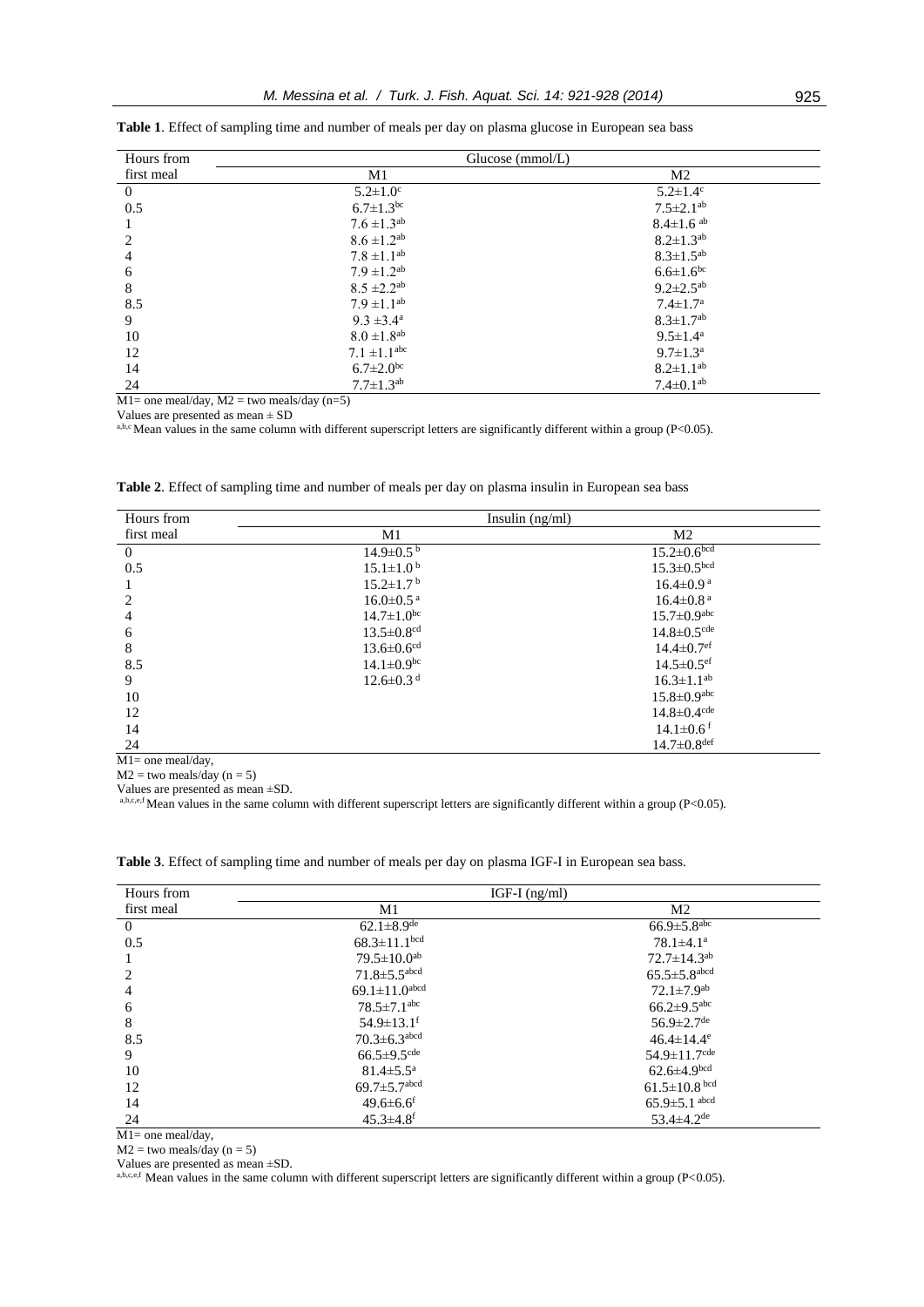or twice/day for 47 days, plasma insulin relative increases are similar and not directly proportional to the amount of the ingested food, but increasing always shortly after feeding, reflecting the physiological pattern of this pancreatic hormone (Mommsen and Pliseskaya, 1991). In mammalian species increasing fed frequency decrease the insulin elevations changes quickly after feeding, but the average daily value is higher with higher feeding frequency (Mineo *et al.*, 1990; Vicari *et al.*, 2008). In a similar way, the average value of insulin was higher in M2 in sea bass, and it appears that the double stimulation of food can maintain higher levels during the day, but in this case maintaining the same magnitude of increases after a meal. Whether this pattern of fed administration could help the uptake of nutrients by the insulin dependent tissues deserves further investigation.

The validation of a microtitre solid phase RIA for E. sea bass IGF-I is presented in this study. The antiserum has already been shown to be highly specific for different fish species IGF-I (Dyer *et al*., 2004). Moreover, the amino acid sequence of E. sea bass IGF-I [GenBank accession number: AAV91771] is 92–94% identical to that of barramundi (Kinhult, 1996, cited by Moriyama *et al*., 2000; Vega-Rubin de Celis *et al*., 2004) confirming the high cross-reactivity between E. sea bass IGF-I and barramundi antiserum. Compared with other RIAs (Dyer *et al*., 2004), the assay showed great sensitivity to and specificity for E. sea bass IGF-I.

As in mammals, in teleost fish the circulating levels of IGF-I are regulated by the nutritional status depending on food ingestion and diet composition (Duan and Hirano, 1992; Niu *et al*., 1993; Gomez-Requeni *et al*., 2004). Long-term feeding (4-7 months) and different feeding levels, have significantly increased circulating IGF-I levels coupled with higher weight gainin coho salmon (Beckmann *et al*., 2004). In sea bream a biphasic pattern of plasma IGF-I was observed relating to the season (the lowest level in March and the highest in July) with a significant parallelism between plasma IGF-I levels and specific growth rate. Moreover, increasing ration level from 0 to 2.7  $g/100$  g body weight/day resulted in an increase of circulating IGF-I in sea bream over a 7 weeks period (Pérez-Sánchez *et al*., 1994).

To our knowledge this is the first time that a daily post prandial pattern of plasma IGF-I in E. sea bass has been evaluated. In the present triala window of 24 hours has been explored to describe the effects of feedingthe same ration in one or two meals on plasma IGF-I levels. The daily pattern of circulating IGF-I seems to be only partially affected by thesize of the meal. Other factors not directly related tothe single meal could be considered such asan intrinsic rhythm of the somatotropic axis, already described in other teleost species (Ebbesson *et al*., 2008; Sing *et al*., 2009), since a biphasic increase along the day was observed in both experimental groups.

Our data are consistent with Enes *et al*. (2010) thatreported a significant increase in plasma IGF-I concentration at 6 hoursin comparison to 24 hours after the morning meal in sea bass. Moreover, plasma insulin and IGF-I in salmon are reported to increase after a meal, but while insulin pattern is associated with short term response to food intake, the IGF-I patternseems to dependon long-term nutritional status (Shimizu *et al*., 2009). Mean plasma IGF-I levels of juvenile catfish have been assessed by Small (2005) on fish sampled every 2 hours over a 24 hours cycle. He obtained significantly higher IGF-I level at 0.5 hr after the meal without differences at later sampling point.

The fluctuations of the plasma IGF-I values that we obtained in sea bass suggest that the choice of the sampling time is determinant to describe the post prandial fish response. In any case, it would be interesting to understand if the fluctuations of plasma IGF-I on a daily basis could be recognized as a trigger by the fish.

In conclusion, our data on the post prandial endocrine response in European sea bass describe the different role of insulin and IGF-I in the regulation of glucose homeostasis. Moreover, it seems that European sea bass is able to adapt to different meal regimes without adverse effect on fish growth and with different minimal effects on plasma glucose, insulin and IGF-I.

#### **Acknowledgements**

This work was supported by Department of Food Science, University of Udine and by AGL2009- 12427 to J. Gutiérrez.

### **References**

- Andoh, T. 2007. Amino acids are more important insulin otropins than glucose in a teleost fish, barfin flounder (*Veraspermoseri*). General and Comparative Endocrinology, 151: 308-317. doi: 10.1016/j.ygcen. 2007.01.015
- Beckman, M., Shimizu, M., Gadberry, B. and Cooper, K.A. 2004. Response of the somatotropic axis of juvenile coho salmon to alteration in plane of nutrition with an analysis of the relationship among growth rate and circulating IGF-I and 41 kDa IGFBP. General and Comparative Endocrinology*,* 135: 334-344. doi:10.1016/j.ygcen.2003.10.013
- Duan, C. and Hirano, T. 1992. Effects of insulin-like growth factor-I and insulin on the in-vitro uptake of sulphate by eel branchial cartilage:evidence for the presence of independent hepatic and pancreatic sulphation factors. Journal of Endocrinology, 133: 211-219. doi:10.1677/joe.0.1330211
- Duan, C. 1998. Nutritional and developmental regulation of insulin-like growth factors in fish. Journal of Nutrition, 128: 306-314.
- Dyer, A.R., Upton, Z., Stone, D., Thomas, P.M., Soole, K.L., Higgs, N., Queen, K. and Carragher, J.F. 2004.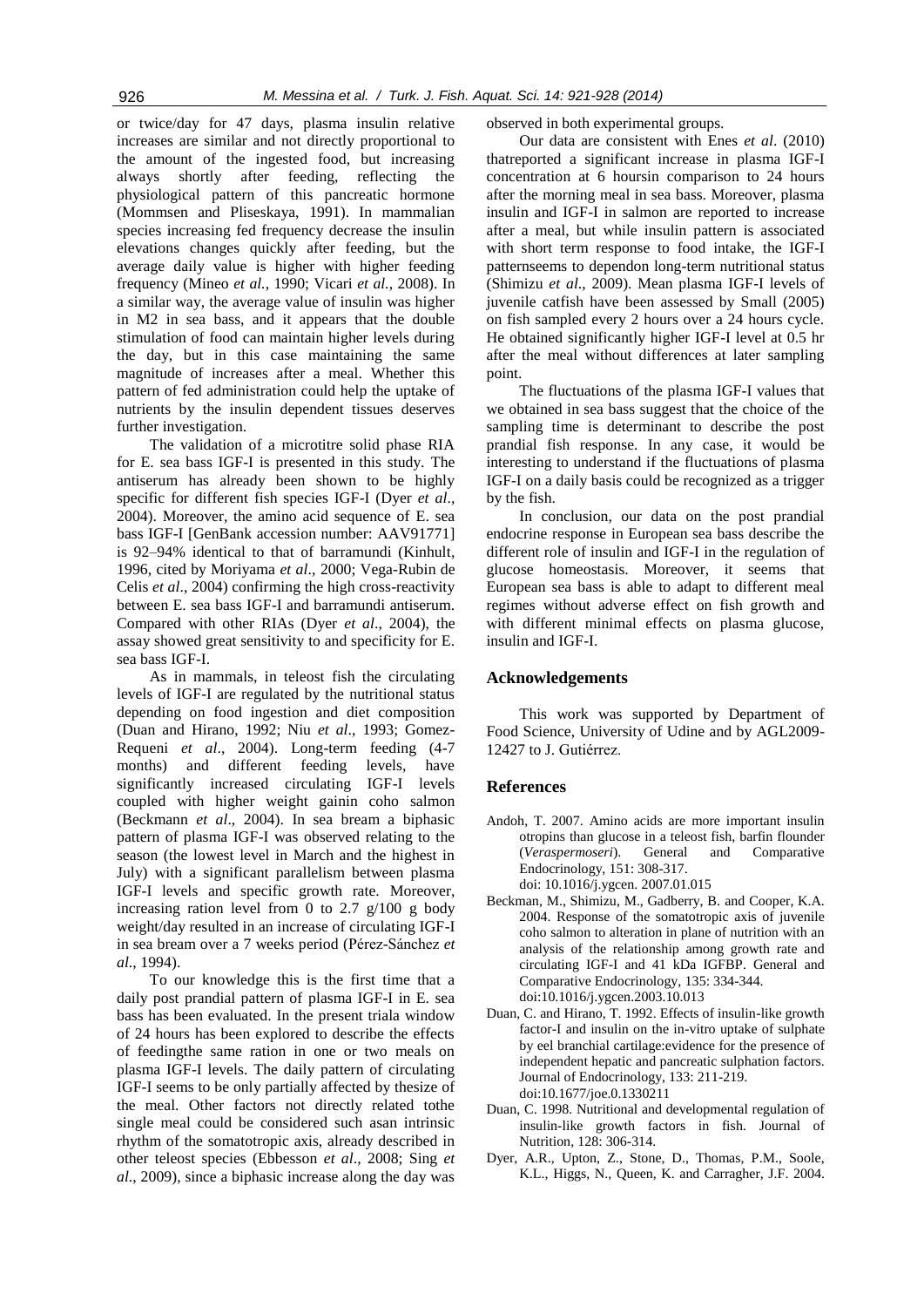Development and validation of a radioimmunoassay for fish insulin-like growth factor-I (IGF-I) and the effect of aquaculture related stressors on circulating<br>
IGF-I levels. General and Comparative levels. General and Comparative Endocrinology*,* 135: 268-275. doi:10.1016/j.ygcen. 2003.10.002

- Ebbesson, L., Bjoernsson, B.T., Ekstroem, P. and Stefansson, S.O. 2008. Daily endocrine profiles in parr and smolt Atlantic salmon. Comparative Biochemistry and Physiology, 151: 698-704. doi: 10.1016/j.cbpa.2008.08.017
- Enes, P., Sanchez-Gurmaches, J., Navarro, I., Gutierrez, J. and Oliva-Teles, A. 2010. Role of insulin and IGF-I on the regulation of glucose metabolism in European sea bass (*Dicentrarchus labrax*) fed with different dietary carbohydrate levels. Comparative Biochemistry and Physiology, 157: 346-353. doi: 10.1016/J.cbpa.2010.08.006
- Enes, P., Panserat, S., Kaushik S. and Oliva-Teles A. 2011. Dietary carbohydrate utilization by European Seabass (*Dicentrarchus labrax L.)* and gilthead sea bream (*Sparus aurata* L.) juveniles. Review in Fishery Science, 19 (3): 201-215. doi: 10.1080/10641262. 2011.579363
- Fox, B.K., Breves, J.P., Hirano, T. and Grau, E.G. 2009. Effects of short- and long-term fasting on plasma and stomach ghrelin, and the growth hormone/insulin-like growth factor I axis in the tilapia, *Oreochromis mossambicus*. Domestic Animal Endocrinology, 37: 1-11.

doi: 10.1016/j.domaniend.2009.01.001

- Froy, O. 2007. The relatioship between nutrition and circadian rhythms in mammals. Frontiers in Neuroendocrinology, 28: 61-71. doi: 10.1016/j.yfrne. 2007.03.001
- Gomez-Requeni, P., Mingarro, M., Calduch-Giner, J.A., Médale, F., Martin, S.A.M., Houlian, D.F., Kaushik, S. and Pérez-Sánchez, J. 2004. Protein growth performance, aminoacid utilisation and somatotropic axis responsiveness to fish meal replacement by plant protein sources in gilthead sea bream (*Sparus aurata*). Aquaculture, 232: 493-510. doi:10.1016/S0044-8486(03)00532-5
- Gouveia, A., Davies, S. J., 2004. Modulation of the Post‐Prandial Plasma Glucose Profile in Juvenile European Sea Bass Dicentrarchus labrax Fed Diets Varying in Starch Complexity. Journal of the World Aquaculture Society, 35 (3), 392-400.
- Gutiérrez, J., Carrillo, M., Zanuy, S., Planas, J., 1984. Daily rhythms of insulin and glucose levels in the plasma of sea bass Dicentrarchus labrax after experimental feeding. General and Comparative Endocrinology, 55(3), 393-397.
- La Fleur, S.E. 1999. A Suprachiasmatic Nucleus Generated Rhythm in Basal Glucose Concentrations. Journal of Neuroendocrinology, 11: 643-652.
- Mahon, R., Khokiattiwong, S., Oxenford, H. A. 2000. Selectivity of experimental gillnets for fourwing flyingfish, Hirundichthys affinis, off Barbados. Environmental Biology of Fishes, 59(4), 459-463.
- Mineo, H., Oyamada, T. and Kato, S. 1990. [Effect of](http://apps.webofknowledge.com/full_record.do?product=WOS&search_mode=Refine&qid=14&SID=Z192hhX8FyXoCLJkf5m&page=1&doc=1)  [feeding on plasma secretin concentrations in sheep.](http://apps.webofknowledge.com/full_record.do?product=WOS&search_mode=Refine&qid=14&SID=Z192hhX8FyXoCLJkf5m&page=1&doc=1) Research in Veterinary Science, 49(2): 157-159.
- Mitchell, G.A. 1990. Method of starch analysis. Starch, 42(4): 132-134.
- Mommsen, T.P. and Plisetskaya, E.M., 1991. Insulin in fish and agnathans: history, structure and metabolic

regulation. Review in Aquatic Science, 4: 225-259.

- Mommsen, T.P. 1998. Growth and metabolism. In: D.H. Evans (Ed.), The Physiology of Fishes*.* Second Edit., CRC Press, Boca Raton: 65-97.
- Mommsen, T.P., Moon, T.W. and Plisetskaya, E.M. 2001. Effect of arginine on pancreatic hormone and hepatic metabolism in rainbow trout. Physiological and Biochemical Zoology, 74: 668-678. doi: 10.1086/32 2924
- Moriyama, S., Ayson, F.G. and Kawauchi, H. 2000. Growth Regulation by Insulin-like Growth Factor-I in Fish. Bioscience Biotechnology and Biochemistry, 64(8): 1553-1562.

doi: 10.1271/bbb.64.1553

Navarro, I., Carneiro, M., Párrizas, M., Maestro, J.L., Planas, J. and Gutierrez, J. 1993. Post-feeding levels of insulin and glucagon in trout (*Salmo trutta fario*). Comparative Biochemistry and Physiology, 104: 389- 393.

doi: 10.1016/0300-9629(93)90335-2

- Navarro, I. and Gutierrez, J. 1995. Fasting and starvation. In: P.W. Hochacka, T.P. Mommsen (Eds.), Metabolic Biochemistry. Elsevier Science BV, Amsterdam: 393- 434.
- Niu, P., Pérez-Sanchez, J. and Le Bail, P.1993. Development of a protein binding assay for teleost insulin-like growth factor (IGF)-like: relationship between growth hormone (GH) and IGF-like in the blood of rainbow trout (*Oncorhynchus mykiss*). Fish Physiology and Biochemistry, 11: 381-391.
- Papatryphon, E., Capilla, E., Navarro, I. and Soares, H.J. Jr. 2001. Early insulin and glucagon response associated with food intake in a teleost, the striped bass (*Morones axatilis*). Fish Physiol. and Biochemistry, 24: 31-39.

doi: 10.1023/A:1011123908446

- Perez, J., Zanuy, S. and Carrillo, M. 1988. Effects of diet and feeding times on daily variations in plasma insulin, hepatic c-AMP and other metabolites in a teleost fish *Dicentrarchus labrax* L. Fish Physiology and Biochemistry, 5: 191-197. doi: 10.1007/BF01874796
- Pérez-Sanchez, J., Martí-Palanca, H. and Le Bayl, P.J. 1994. Seasonal changes in circulating growth hormone (GH), hepatic GH-binding and plasma insulin-like growth Factor-I immunoreactivity in a marine fish, gilthead sea bream, *Sparus aurata*. Fish Physiology and Biochemistry, 13: 199-208. doi: 10.1007/BF0000 4358
- Pérez-Sanchez, J., Martí-Palanca, H. and Kaushik, S. 1995. Ration size and protein intake affect circulating growth hormone concentration, hepatic growth hormone binding and plasma insulin-like growth factor I immunoreactivity in a marine fish, gilthead sea bream, *Sparus aurata*. Journal of Nutrition, 125: 546-552.
- Pierce, A.L., Shimizu, M., Beckman, B.R., Backer, D.M. and Dickhoff, W.W. 2005. Time course of the GH/IGF-I axis response to fasting and increased ration in chinook salmon (*Oncorhynchus tshawytscha*). General and Comp. Endocrinology, 140: 192-202.

doi: 10.1016/j.ygcen.2004.10.017

Plisetskaya, E.M., Buchelli-Narvaez, L.I., Hardy, R.W., Dickhoff, W.W. 1991. Effects of injected and dietary arginine on plasma insulin levels and growth of Pacific salmon and rainbow trout. Comparative